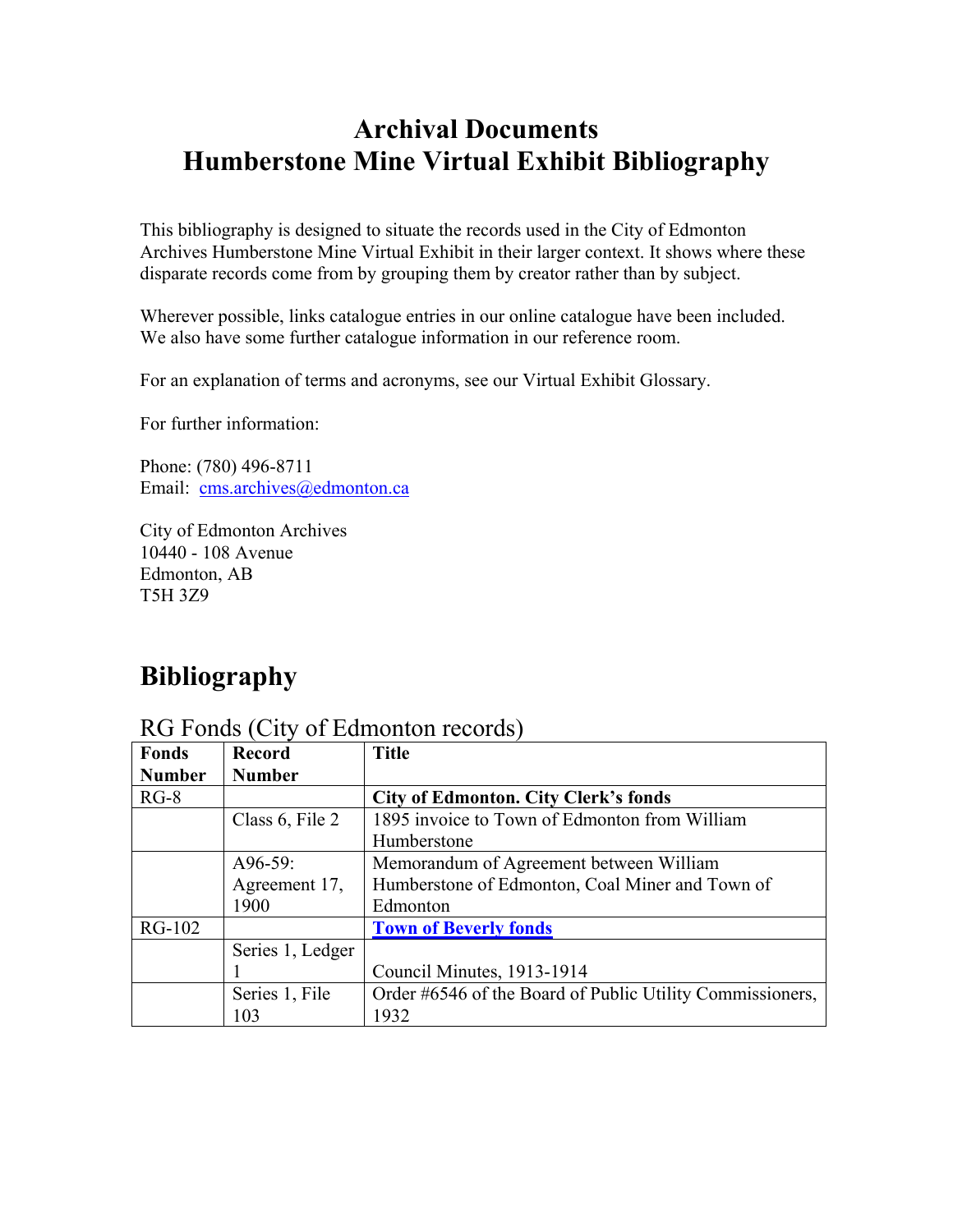| <b>Record</b> | $1 \text{ new group}$ (when $10 \text{ new group}$<br><b>Title</b> |
|---------------|--------------------------------------------------------------------|
| <b>Number</b> |                                                                    |
| EB-39-3       | Payday at Humberstone Mine                                         |
| EB-39-5       | <b>Loading Shutes</b>                                              |
| EB-39-6       | Shaft Bottom 1917                                                  |
| EB-39-7       | <b>Pick Mining</b>                                                 |
| EB-39-9       | Sullivan Puncher Machine Mining                                    |
| EB-39-12      | Coal Passing Over Shaker Screen                                    |
| EB-39-15      | Kitchen at Farm                                                    |
| EB-39-16      | Fred Humberstone in Farmhouse                                      |
| EB-39-18      | Humberstone Mine as it Appeared in 1903                            |
| EB-39-19      | Humberstone Mine in 1903, teams loaded on ice                      |
| EB-39-20      | Sign Board 6th and Jasper                                          |
| EB-39-28      | Mr. Humberstone at 81 Years of Age                                 |
| EB-39-29      | Main Entry to Mine Before Rope Haulage was Installed               |
| EB-39-31      | A Fall of Coal                                                     |
| EB-39-34      | Shaft Bottom as it appeared in 1915                                |
| EB-39-36      | Main Drift in Mine                                                 |
| EB-39-37      | View of Mine Camp                                                  |
| EB-39-38      | Pillar Work                                                        |
| EB-39-39      | Beata and William Humberstone                                      |
| EB-39-40      | The Coal Seam                                                      |
| EB-39-41      | Front of Sales Office, 1917                                        |
| EB-39-44      | <b>Winter Conditions</b>                                           |
| EB-39-53      | Can This Fan Ventilate?                                            |
| EB-39-54      | Interior of Sales Office 1917                                      |
|               | Mrs. Beata Humberstone and Fred Humberstone in First               |
| EB-39-56      | Office                                                             |
| EB-39-58      | Beata Humberstone on Farm                                          |
| EB-39-63      | William H with Ox and Cart                                         |
| EB-39-76      | Plant in 1910                                                      |
| EB-39-86      | First Railway Train on the Property                                |
| EB-39-92      | First Car of Humberstone Coal Loaded at Mine                       |
| EB-39-101     | A Disastrous Fire and Flood Occurred in 1915                       |
| EB-39-113     | Humberstone Farm House                                             |
| EB-39-117     | Mr. Humberstone Operating Binder                                   |
| EB-39-128     | Mrs. Humberstone Bids You Good Morning                             |
| EB-39-141     | First Camp Cook at Mine                                            |
| EB-39-148     | Officers and Day Shift of Employees at Humberstone                 |
|               | Mine, February 1917                                                |

Photographs (with no associated fonds)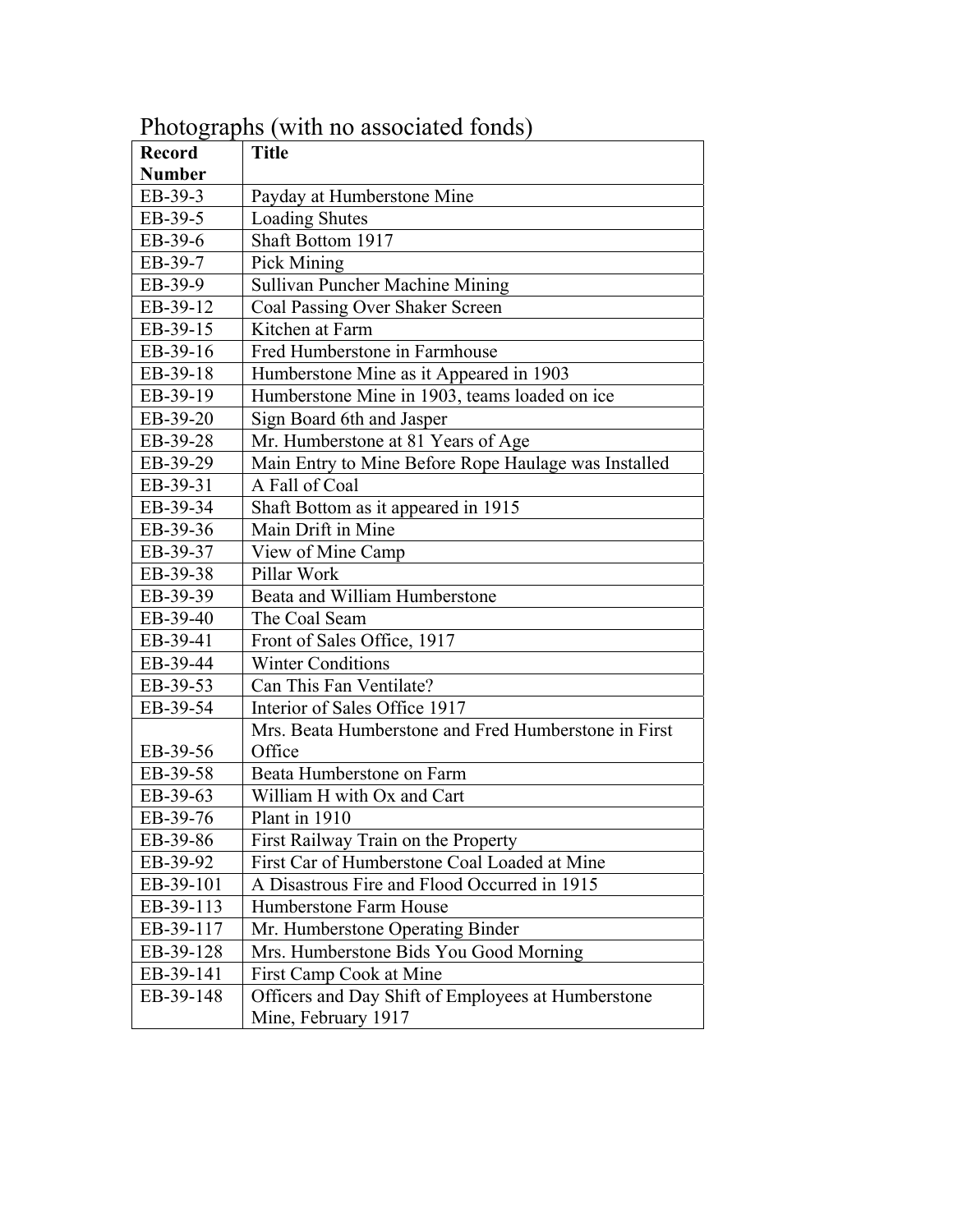| <b>Record</b> | <b>Title</b>      |
|---------------|-------------------|
| <b>Number</b> |                   |
| 1960-46-2     | Miner's Lamp      |
| 1968-87-45    | Cloth Miner's Hat |
| 1973-53-25    | Miner's Lamp      |

## **Photographs (from City of Edmonton Artifact Centre)**

### **Maps**

| Record        | <b>Title</b>           |
|---------------|------------------------|
| <b>Number</b> |                        |
| EAM-85        | Plan of Edmonton, 1883 |
| EAM-233       | Humberstone Mine, 1919 |

### **Newspapers**

| Title                                             |
|---------------------------------------------------|
| "Humberstone Mines Rescue Team" Edmonton Journal, |
| July 27, 1923                                     |

## **The following sources were used in the research for this exhibit:**

#### **Clippings Files**

| Title                    |
|--------------------------|
| Districts – Beverly      |
| <b>Fred Humberstone</b>  |
| Humberstone Coal Company |
| William Humberstone      |

# **Government Reports**